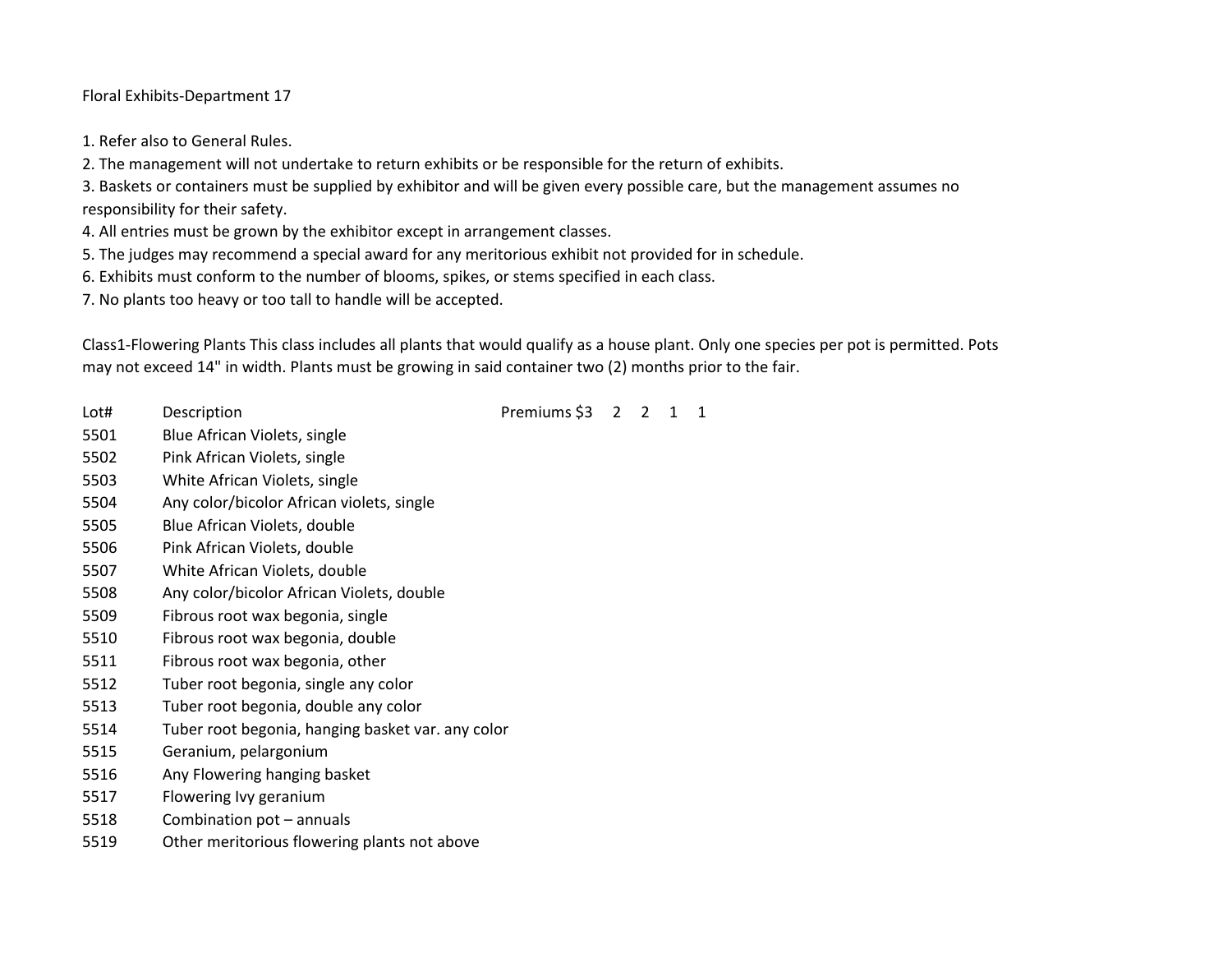Class 2-Foliage Plants

Only one (1) species per pot, except in collection classes. Pots may not exceed 14" in width. Plants must be growing in said container for two (2) months prior to the fair.

| Lot#<br>5520<br>5521<br>5522 | Description<br>Fibrous rooted begonia, large leaf<br>Fibrous rooted begonia, small leaf<br>Single specimen cactus | Premiums \$3 | 2 <sub>2</sub> |                         | 1              | 1            |
|------------------------------|-------------------------------------------------------------------------------------------------------------------|--------------|----------------|-------------------------|----------------|--------------|
| Lot#                         | Description                                                                                                       | Premiums \$5 | 4              | $\overline{\mathbf{3}}$ | $\overline{2}$ | 1            |
| 5523                         | Five (5) or more cactus and/or succulents                                                                         |              |                |                         |                |              |
| Lot#<br>5524                 | Description<br>Cactus &/or succulents garden                                                                      | Premiums \$3 | $\overline{2}$ | $\overline{2}$          | 1              | 1            |
| 5525                         | Any leaf color coleus                                                                                             |              |                |                         |                |              |
| 5526                         | Any variety of ferns                                                                                              |              |                |                         |                |              |
| 5527                         | Most unusual plant                                                                                                |              |                |                         |                |              |
| 5528                         | Potted ivy                                                                                                        |              |                |                         |                |              |
| Lot#                         | Description                                                                                                       | Premiums \$5 | $4 \quad 3$    |                         | 2              | $\mathbf{1}$ |
| 5529                         | Dish Garden of 3 or more foliage plants, in a low container                                                       |              |                |                         |                |              |
| Lot#                         | Description                                                                                                       | Premiums \$3 | $\overline{2}$ | $\overline{2}$          | 1              | $\mathbf{1}$ |
| 5530                         | Jade                                                                                                              |              |                |                         |                |              |
| 5531                         | Sanservia - Snake Plant                                                                                           |              |                |                         |                |              |
| 5532                         | Sansevieria - Bird's Nest                                                                                         |              |                |                         |                |              |
| 5333                         | <b>Calico Plant</b>                                                                                               |              |                |                         |                |              |
| 5534                         | Philodendron                                                                                                      |              |                |                         |                |              |
| 5535                         | Terrariums                                                                                                        |              |                |                         |                |              |
| 5536                         | Any other meritorious house plant                                                                                 |              |                |                         |                |              |
| 5537                         | Hanging foliage plants                                                                                            |              |                |                         |                |              |
| 5538                         | Prayer Plant                                                                                                      |              |                |                         |                |              |
| 5539                         | Peperomia                                                                                                         |              |                |                         |                |              |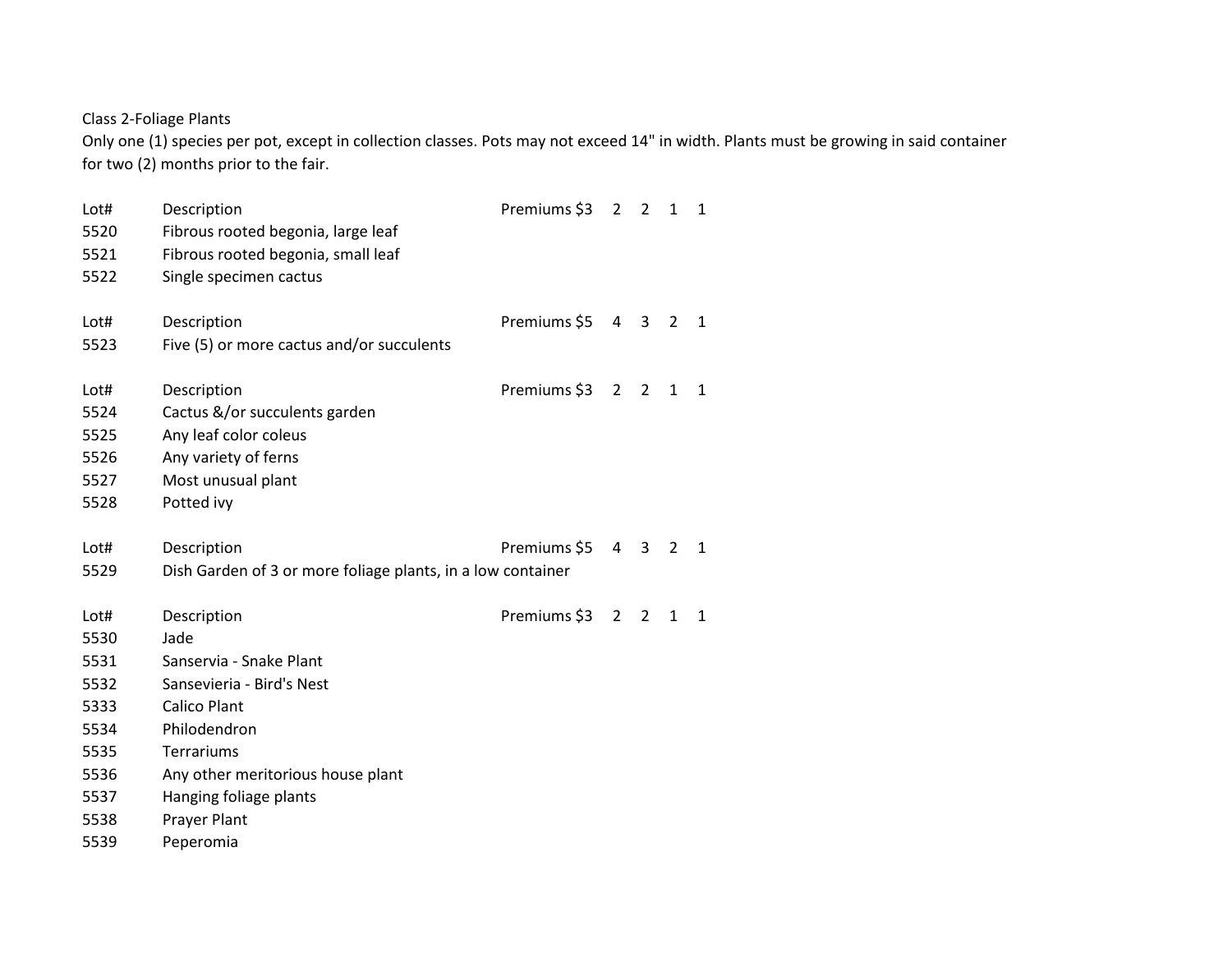Purple Passion

Babies Tears

- Dieffenbachia (Dumb Cane)
- Other succulent Plants, not above

## Class 3-Specimen Flowers –Annual

1. Exhibits in this section must be cut flowers grown by the exhibitor and must conform to the

number of blooms, spikes or stems specified in each class.

2. Uniformity of height, color or size is an important factor in evaluating entries.

3. Flowers in each entry must be of one color and variety unless otherwise stated.

4. Cut flowers cannot be exhibited in paper, plastic, or foam containers.

Lot# Description **Description** Description **Premiums** \$3 2 2 1 1 Ageratum, 3 stems Asters, 3 blooms Belts of Ireland, 3 stems Calendula, 3 blooms Celosia, Crested, 1 stem Celosia, Plumed, 3 stems Cosmos, 3 blooms Dahlias, Cactus, 1 bloom Dahlia, Bicolor Cactus Dahlia, Decorative, Large, > 4", 1 bloom Dahlia, Decorative, small, < 4", 1 bloom Dahlia, Decorative, bicolor, 1 bloom Dahlia, Pom Pom 3 blooms Dahlia, Single 3 blooms Gladiolus, 1 spike large flowering Gladiolus, 1 spike small flowering Marigolds, 3 blooms, African, Lemon, large Marigolds, 3 blooms, African, Orange, large Marigolds, 3 blooms, French, Single Marigolds, 3 blooms, French, Dbl Sml, bicolor Marigolds, 3 blooms, French, Dbl Sml, orange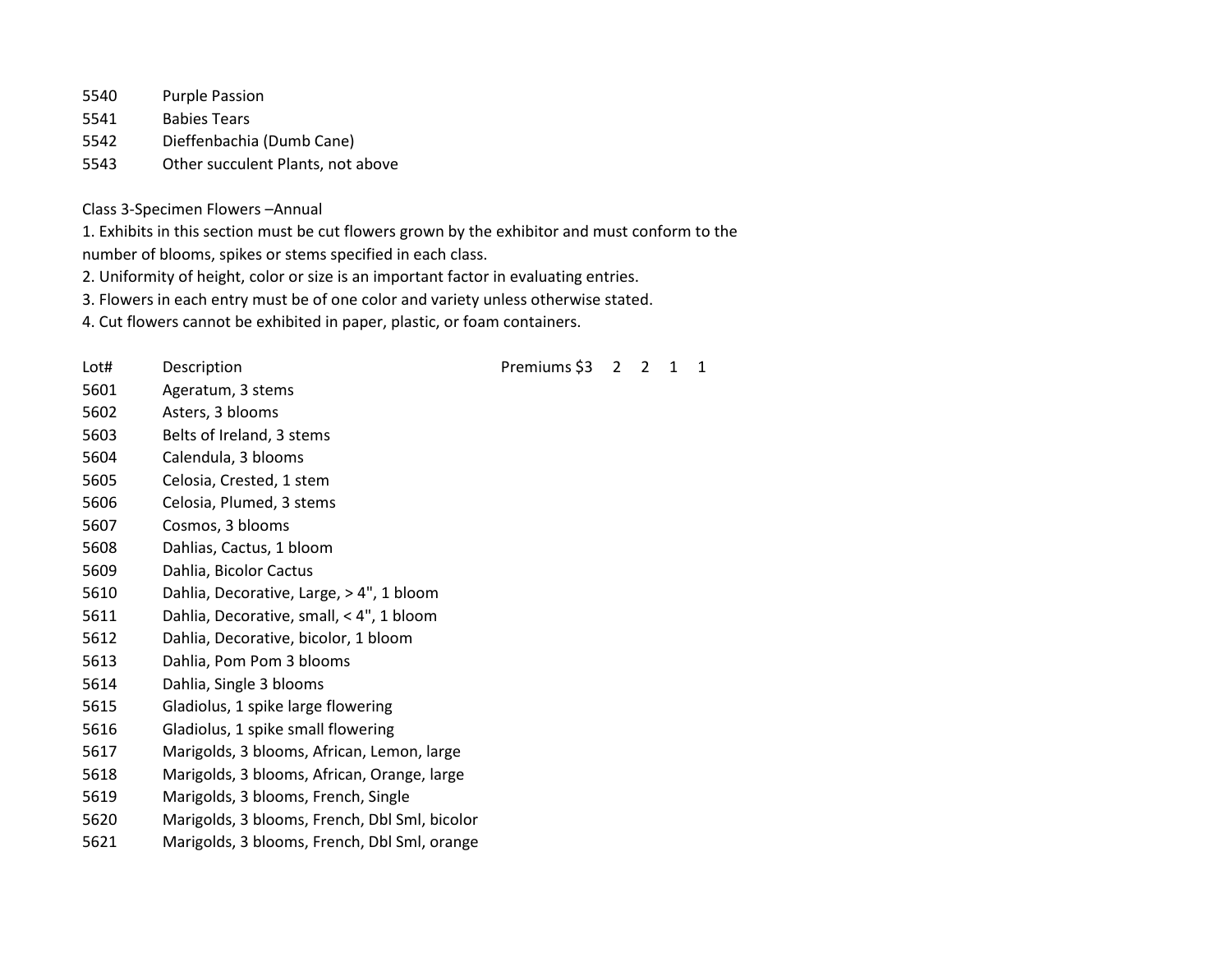- Marigolds, 3 blooms, French Dbl Sml, yellow
- Nasturtiums, 3 blooms
- Pansies, 3 blooms
- Petunias, 3 blooms, single
- Petunias, 3 blooms, double
- Rudbeckia (Gloriosa Daisy), 3 blooms
- Snapdragons, 3 spikes
- Strawflowers, 3 blooms
- Zinnia, giant > 3", 3 blooms
- Zinnia, under 3", 3 blooms
- Zinnia, pom poms, 3 blooms
- Zinnia, twisted or curled, 3 blooms
- Zinnia, novelty, 3 blooms
- Salvia, any color, 3 stems
- Any variety not listed above, 3 blooms
- Best of my garden, (5) blooms, of a different variety, in one container
- Gomphrena, 3 stems
- 5639 Mini Sunflower

## Class 4– Specimen Flowers—Perennials

Lot# Description **Premiums** \$3 2 2 1 1

- Best of Garden-perennials, (5) blooms
- Chrysanthemum, large, (3) blooms
- Chrysanthemum, small, (3) blooms
- Delphinium, 1 spike
- Roses, hybrid tea, bi-color, 1 flower
- Roses, hybrid tea, cream or white
- Roses, hybrid tea, yellow
- Roses, hybrid tea, pink
- Roses, hybrid tea, red
- Roses, hybrid tea, salmon, 1 flower
- Roses, floribunda, red, 1 stem
- Roses, floribunda, white, 1 stem